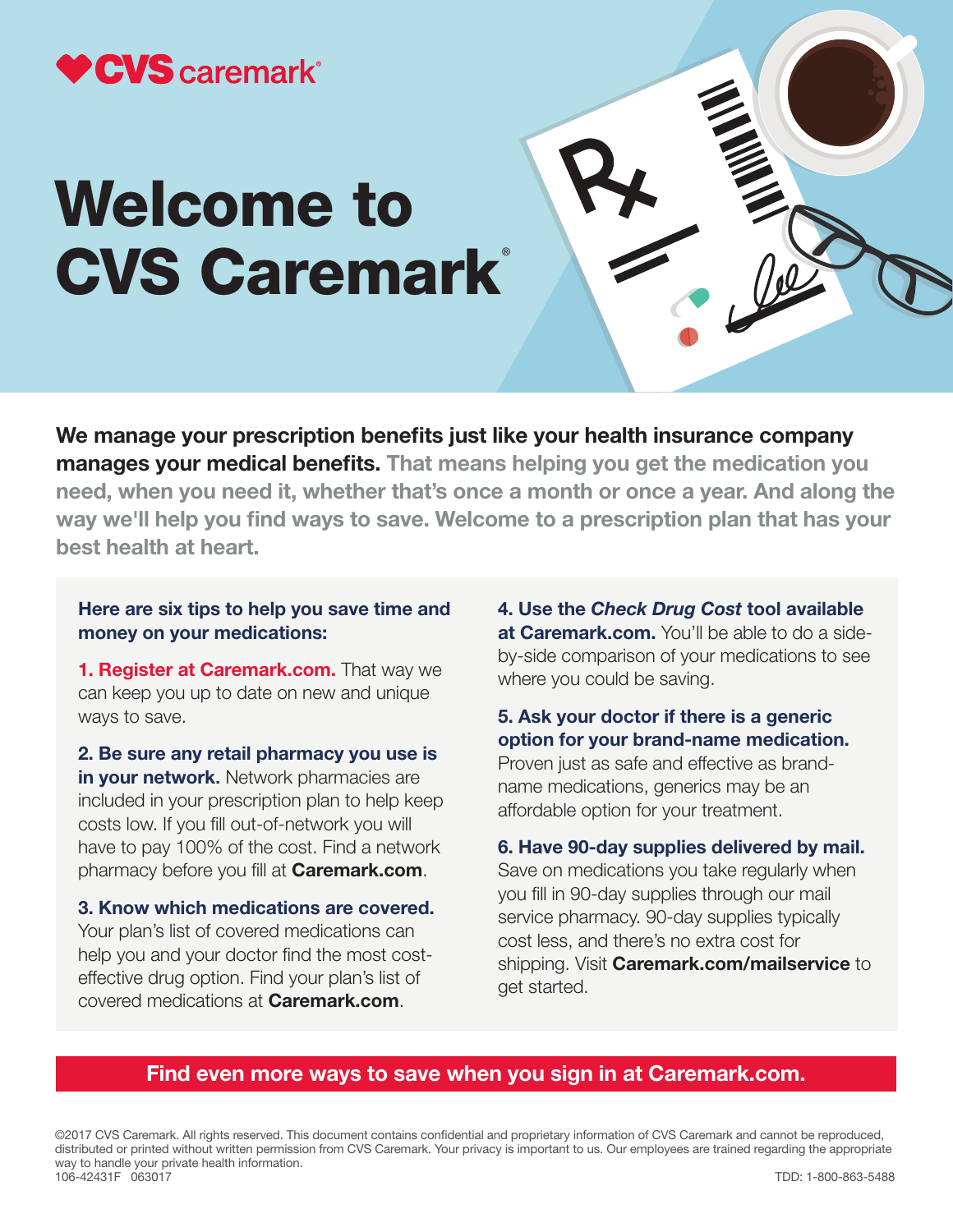

# **Frequently Asked Questions**

# **Q: Do I have to go to a CVS Pharmacy®?**

**A:** No, you do not have to use a CVS Pharmacy. You may go to any pharmacy in our network of more than 68,000 pharmacies nationwide. After January 1, 2019, if you have any questions, please call Customer Care toll-free at **(844) 283-2795 or** visit **[www.caremark.com](http://www.caremark.com/)** and register using your CVS Pharmacy Member ID number (located on the back of the ID Card that will be sent to you in late December).

#### **Q: How can I determine whether my current pharmacy is in the CVS Caremark Retail Pharmacy Network?**

**A:** After **January 1, 2019** you can call Customer Care toll-free at **(844) 283-2795** or visit **[www.caremark.com](http://www.caremark.com/)**.

#### **Q: I have a refill on a medication I obtained through a non-CVS pharmacy. Do I need to go to a CVS Pharmacy or do anything different to have it refilled?**

**A:** Your refill information will be maintained by the retail pharmacy in which you originally filled the prescription. You may refill that prescription at the same pharmacy or choose to have it transferred to another pharmacy in our network of more than 68,000 pharmacies nationwide.

#### **Q: How do I register at [www.caremark.com?](http://www.caremark.com/)**

**A: After January 1, 2019,** go to **[www.caremark.com/startnow](http://www.caremark.com/startnow)**.

#### **Q: I am a member who is currently taking a specialty medication. May I continue to obtain my specialty medication at the same specialty pharmacy?**

**A:** Under your new pharmacy plan, only CVS Specialty Pharmacies are covered by your insurance. However, an added benefit of this plan allows you to have your specialty prescription shipped to your home (signature is required) or you can have it delivered to any local CVS Pharmacy retail location for convenient pick-up. The CVS Specialty Pharmacy team will also work with your physician's office to manage the transition of any specialty prescriptions that may be required. After January 1<sup>st</sup>, call CVS Specialty at (800) 237-2767 from 6:30 a.m. to 8 p.m. (CT), Monday through Friday if you have any questions on your current specialty pharmacy prescription(s).

# **Q: How do I determine if my current prescription is covered?**

**A:** Some medications will be considered non-preferred under your new prescription benefit plan, which means your cost may increase. After January 1<sup>st</sup>, call Customer Care at **(844) 283-2795** if you have any questions.

#### **Q**: **What if I am taking a current prescription medication that may not be covered under CVS?**

**A:** Some medications will be considered non-preferred under your new prescription benefit plan, which means your cost may increase. A few medications are not covered, which means you will pay 100% of the cost unless your doctor requests prior authorization and the request is approved. Let your doctor know as soon as possible that your plan has changed and that you may have to pay more for your current medication. If a preferred medication is available to treat your condition, your doctor may be able to provide a new prescription. After January 1<sup>st</sup>, call Customer Care at **(844) 283-2795** if you have any questions.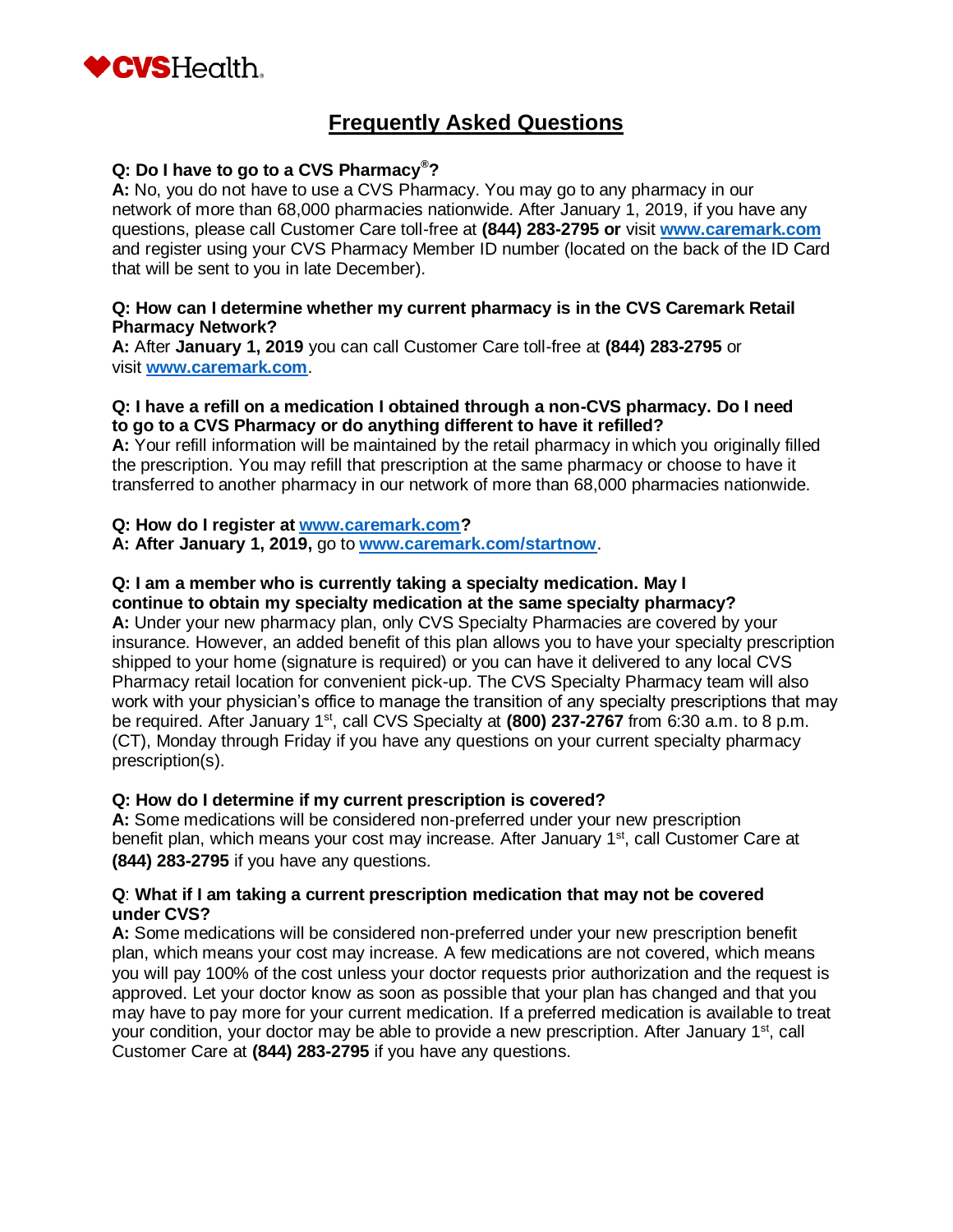

# **Q: How can I find out how much my medication cost is going to be?**

**A:** You can find out the cost of your drugs by visiting **[www.caremark.com](http://www.caremark.com/)** after January 1, 2019 or by calling Customer Care at **(844) 283-2795**.

#### **Q: What if I want to speak with a pharmacist?**

**A:** You can speak to a pharmacist 24 hours a day, seven days a week, by calling Customer Care toll-free at **(844) 283-2795**. When you call, you may be asked several questions to verify your identity.

#### **Q: How do I order prescriptions after January 1, 2019?**

**A:** Choosing how to fill your prescription depends on whether you are ordering a short-term or long-term medication:

- **For short-term medications (like an antibiotic)**, fill anywhere in our network of more than 68,000 pharmacies nationwide, including chain pharmacies, 20,000 independent pharmacies and 9,600 CVS Pharmacy locations (including those inside Target stores).
- **For long-term medications (such as for high blood pressure or diabetes)**, get them delivered to your door.

#### **Q: How do I start using Caremark Mail Service Pharmacy?**

**A:** Beginning **January 1, 2019** choose one of four easy ways:

- 1. **Phone:** Call Customer Care toll-free at **(844) 283-2795**.
- 2. **Online:** Register at **[www.caremark.com/startnow](http://www.caremark.com/startnow)** and follow the guided steps to request a prescription. Once we have your information, we will contact your doctor for a 90-day prescription of your current medication(s).
- 3. **Fax:** Prescribers can return a mail service order form via fax at (800) 378-0323.
- 4. **Mail:** Fill out and return a mail service order form. You can download one at **[www.caremark.com](http://www.caremark.com/)** under the "Print Plan Forms" menu, or you can get one by calling Customer Care toll-free at **(844) 283-2795.**

# **Q: Which medications can I fill through the CVS Caremark Mail Service Pharmacy?**

**A:** Mail service is a convenient way to have 90-day supplies of your long-term medications shipped to you at no added cost. Mail service can save you both time and money—you don't have to worry about making a trip to the pharmacy every 30 days, and 90-day supplies typically cost less than three separate 30-day supplies.

#### **Q: If I currently receive a 90-day supply of preventive drugs through a non-CVS pharmacy, what are my options?**

**A:** You can receive your preventive drugs in a 30-day supply at your non-CVS pharmacy or order a 90-day supply through CVS Mail Service. You can go to a non-CVS pharmacy with your current 90-day prescription, but only a 30-day supply of preventive drugs will be available. You do not need an additional prescription for the 30-day supply.

#### **Q: How long does it take to receive my medications that I order through the CVS Caremark mail service?**

**A:** For new prescriptions, it can take up to ten days from the day you submit your order for delivery of your medication. Refills are usually delivered within seven days of placing your order. Although CVS Caremark processes the orders within a day or two, the exact delivery day is dependent on the U.S. Postal Service.